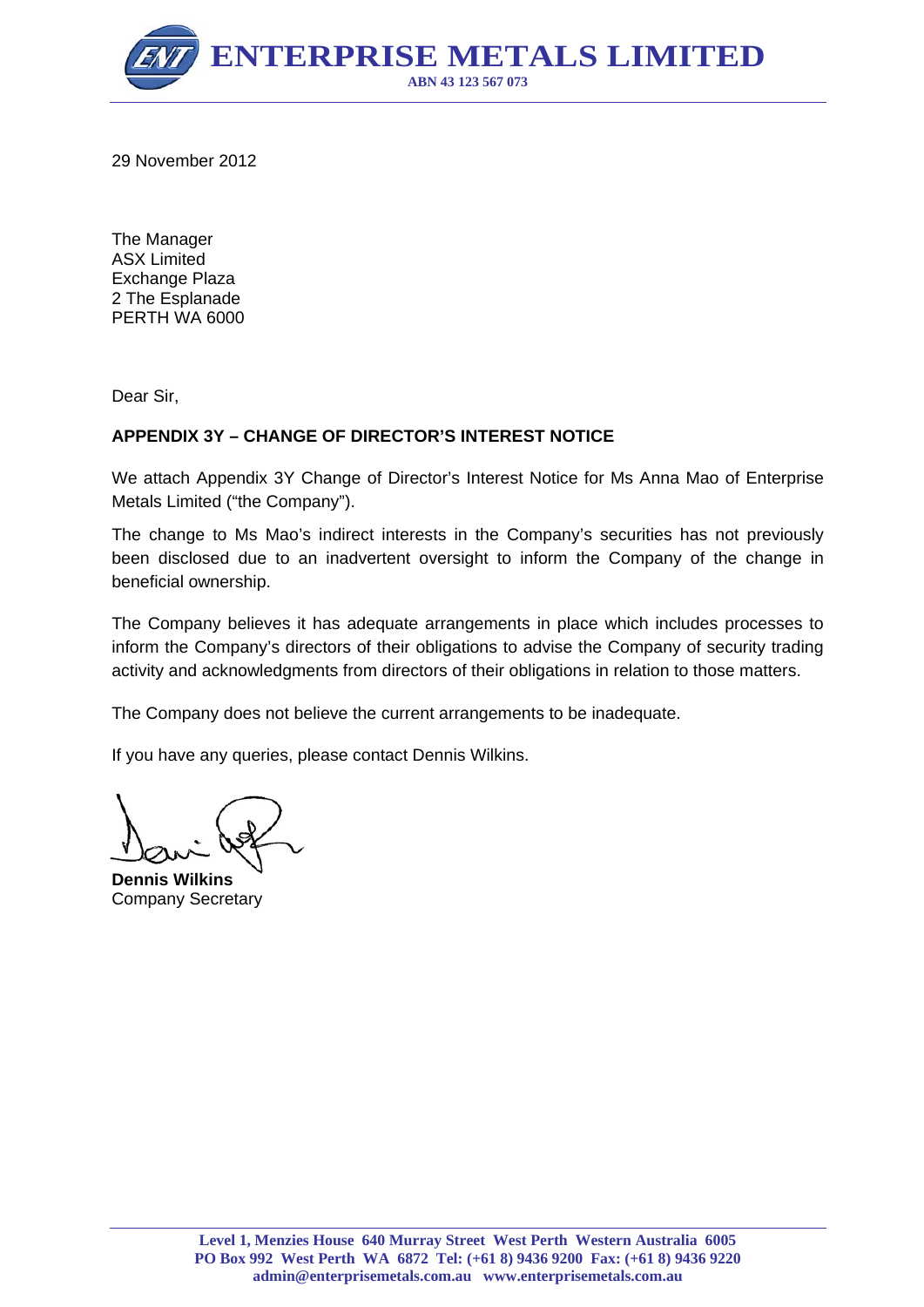# **Appendix 3Y**

*Rule 3.19A.2*

# **Change of Director's Interest Notice**

*Information or documents not available now must be given to ASX as soon as available. Information and documents given to ASX become ASX's property and may be made public.* 

Introduced 30/09/01 Amended 01/01/11

| Name of entity | <b>ENTERPRISE METALS LIMITED</b> |
|----------------|----------------------------------|
| <b>ACN</b>     | 123 567 073                      |

We (the entity) give ASX the following information under listing rule 3.19A.2 and as agent for the director for the purposes of section 205G of the Corporations Act.

| <b>Name of Director</b> | Anna (Ge) Mao     |
|-------------------------|-------------------|
| Date of last notice     | 14 September 2012 |

#### **Part 1 - Change of director's relevant interests in securities**

In the case of a trust, this includes interests in the trust made available by the responsible entity of the trust

Note: In the case of a company, interests which come within paragraph (i) of the definition of "notifiable interest of a director" should be disclosed in this part.

| <b>Direct or indirect interest</b>                                                                                                                                    | (a) Direct<br>(b) Indirect<br>(c) Indirect                                                                                                                                                                                                                                   |  |
|-----------------------------------------------------------------------------------------------------------------------------------------------------------------------|------------------------------------------------------------------------------------------------------------------------------------------------------------------------------------------------------------------------------------------------------------------------------|--|
| Nature of indirect interest<br>(including registered holder)<br>Note: Provide details of the circumstances giving rise to the<br>relevant interest.<br>Date of change | (b) Worldtex Capital Resources Limited - A<br>Company associated with Ms Mao.<br>Mega Capital Resources Limited - A<br>(C)<br>Company associated with Ms Mao<br>21 September 2012                                                                                            |  |
| No. of securities held prior to change                                                                                                                                | (b) 5,000,000 fully paid ordinary shares<br>1,612,903 Unlisted Options (\$0.25 expiry<br>01/06/2013)<br>15,000,000 Unlisted options<br>(\$0.25,<br>expiry 12/07/2014)<br>(c) 1,500,000 fully paid ordinary shares<br>483,871 unlisted options (\$0.25, expiry<br>01/06/2013) |  |
| <b>Class</b>                                                                                                                                                          | Ordinary fully paid shares                                                                                                                                                                                                                                                   |  |
| <b>Number acquired</b>                                                                                                                                                | Nil                                                                                                                                                                                                                                                                          |  |
| <b>Number disposed</b>                                                                                                                                                | (5,000,000)                                                                                                                                                                                                                                                                  |  |
| <b>Value/Consideration</b><br>Note: If consideration is non-cash, provide details and estimated<br>valuation                                                          | Nil Pursuant to agreement with respect to the<br>transfer of beneficial ownership                                                                                                                                                                                            |  |

<sup>+</sup> See chapter 19 for defined terms.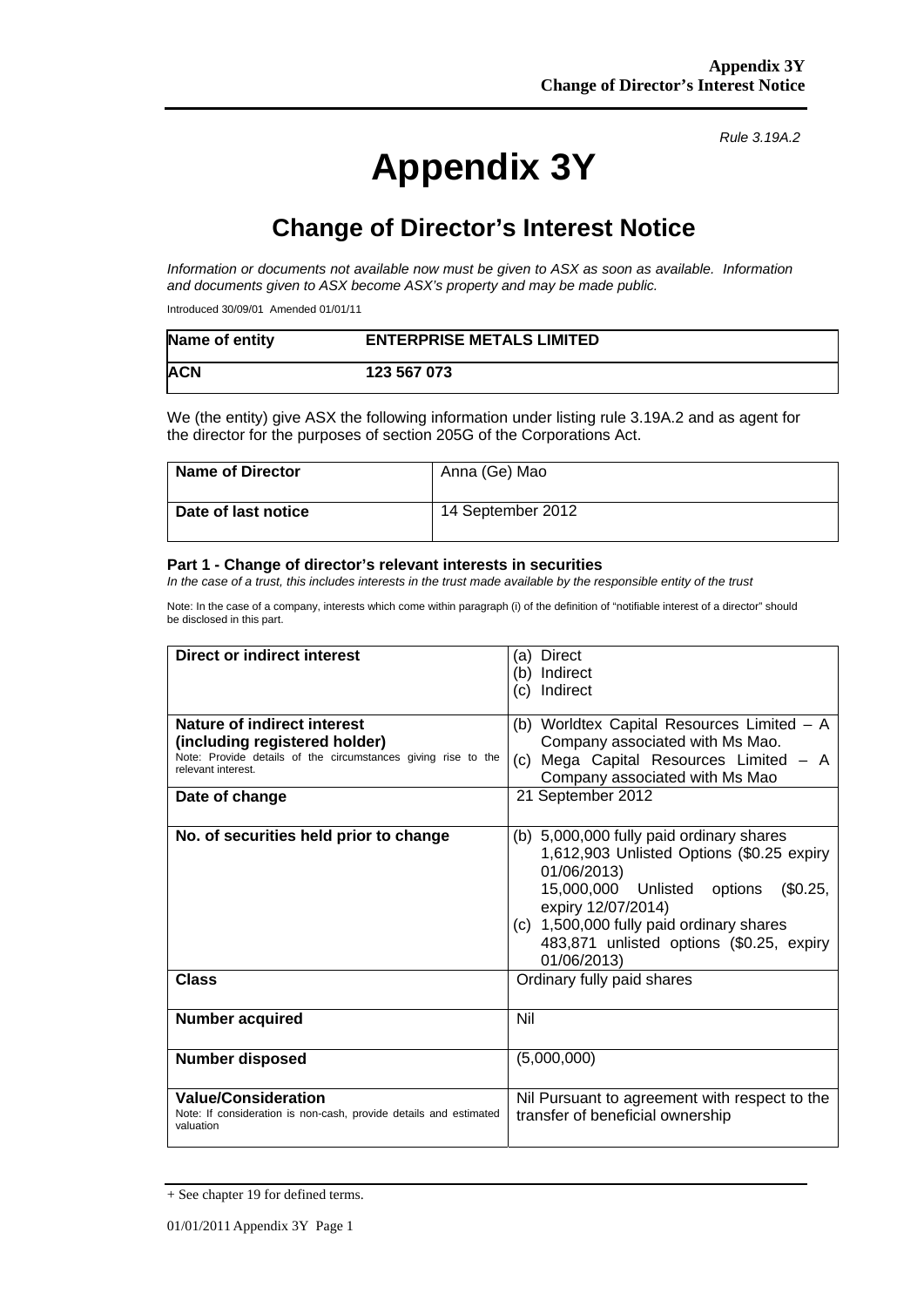| No. of securities held after change                                                                                                                                        | (a) 900,000 Unlisted Options (\$0.177, expiry<br>11/09/2015)<br>(b) $1,612,903$ Unlisted Options (\$0.25 expiry<br>01/06/2013)<br>15,000,000 Unlisted<br>(\$0.25,<br>options<br>expiry 12/07/2014)<br>(c) 1,500,000 fully paid ordinary shares<br>483,871 unlisted options (\$0.25, expiry<br>01/06/2013) |
|----------------------------------------------------------------------------------------------------------------------------------------------------------------------------|-----------------------------------------------------------------------------------------------------------------------------------------------------------------------------------------------------------------------------------------------------------------------------------------------------------|
| Nature of change<br>Example: on-market trade, off-market trade, exercise of options,<br>issue of securities under dividend reinvestment plan, participation<br>in buy-back | Off Market transfer                                                                                                                                                                                                                                                                                       |

# **Part 2 – Change of director's interests in contracts**

Note: In the case of a company, interests which come within paragraph (ii) of the definition of "notifiable interest of a director" should be disclosed in this part.

| <b>Detail of contract</b>                                                                                                                                                      | N/A |
|--------------------------------------------------------------------------------------------------------------------------------------------------------------------------------|-----|
| <b>Nature of interest</b>                                                                                                                                                      | N/A |
| Name of registered holder<br>(if issued securities)                                                                                                                            | N/A |
| Date of change                                                                                                                                                                 | N/A |
| No. and class of securities to<br>which interest related prior to<br>change<br>Note: Details are only required for a contract in<br>relation to which the interest has changed | N/A |
| Interest acquired                                                                                                                                                              | N/A |
| <b>Interest disposed</b>                                                                                                                                                       | N/A |
| <b>Value/Consideration</b><br>Note: If consideration is non-cash, provide details<br>and an estimated valuation                                                                | N/A |
| Interest after change                                                                                                                                                          | N/A |

<sup>+</sup> See chapter 19 for defined terms.